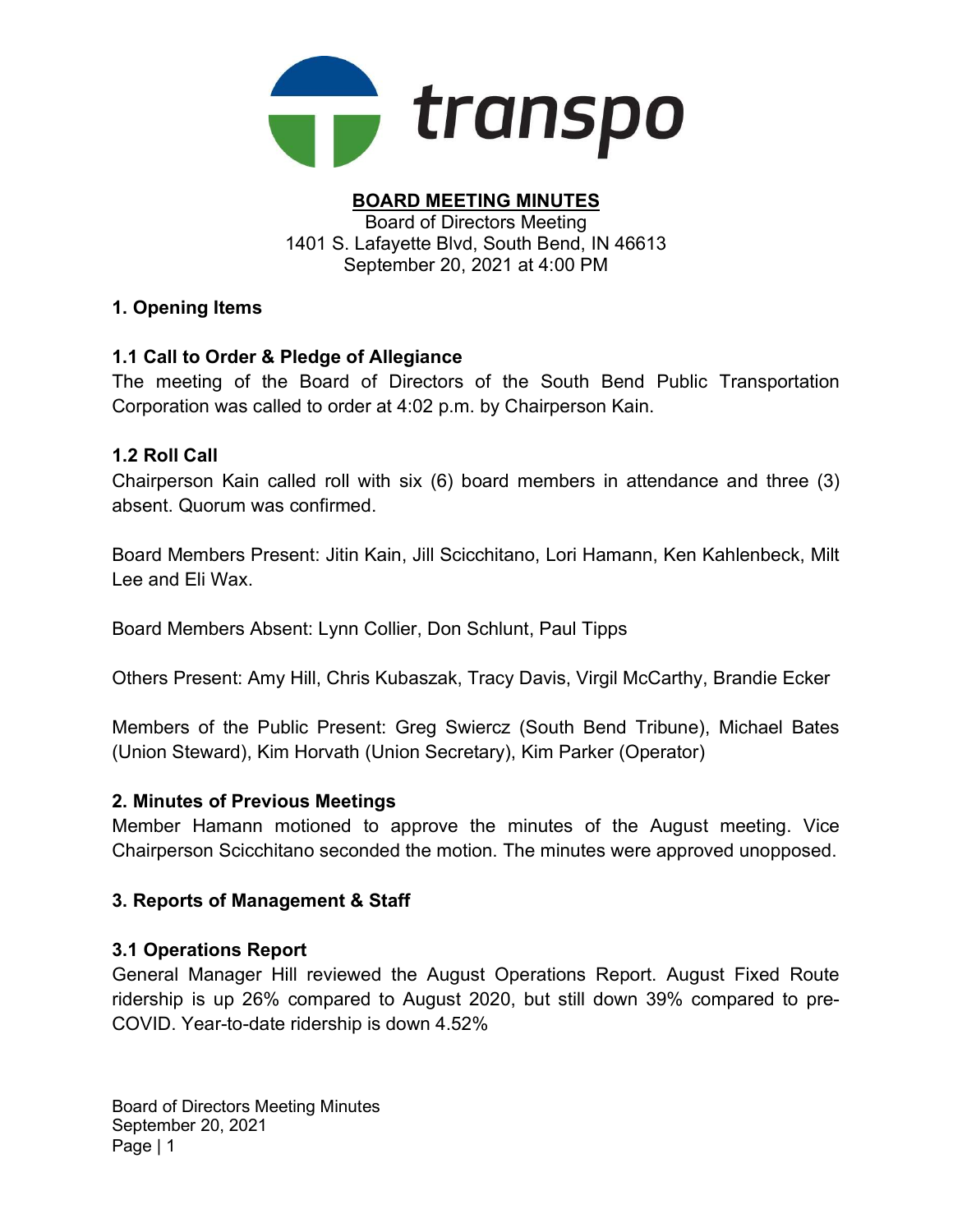Access ridership is up 45% compared to August 2020, but still down 40% compared to pre-COVID. Year-to-date ridership is up 2.66%

The Safety Report showed one (1) preventable accident and no non-preventable or yard accidents in August 2021.

The Passenger Service Reports were reviewed noting 18 fixed route reports received with 12 (12) unsubstantiated, two (2) being monitored for future action and four (4) resulting in discipline.

The full report was included in the board packet.

### 3.2 Finance Report

Controller Kubaszak reviewed the Finance Report noting Passenger Revenue for the month of August continues to be under budget since ridership continues to be down compared to pre-COVID numbers.

Non-operating revenue was slightly up for the month of August. Payroll was over budget due to the second lump sum wage increase per the Fixed Route and Maintenance Collective Bargaining Agreement. Materials and Supplies also increased with two loads of diesel fuel for the month.

Controller Kubaszak mentioned the latest round of VW Mitigation Funding which awarded \$637,000 to Transpo. Chairperson Kain asked if this was the last round of funding. General Manager Hill responded this was the third round of funding and the committee does anticipate a fourth and final round of funding that will be targeted. Due to the limited funding remaining, Transpo's category most likely will not be included.

Member Hamann asked about the impact of the infrastructure bill on Transpo's funding. General Manager Hill responded that we do not know the potential impact yet; however, the FY21 Bus and Bus Facilities competitive grant Notice of Funding was just issued today and included additional funding.

The updates to the Transit Asset Management (TAM) plan were reviewed which highlights the importance of maintaining a fleet replacement program. There are currently 20 fixed route buses eligible for replacement with the first round of CNG buses eligible for replacement in 2026.

The full report was included in the board packet.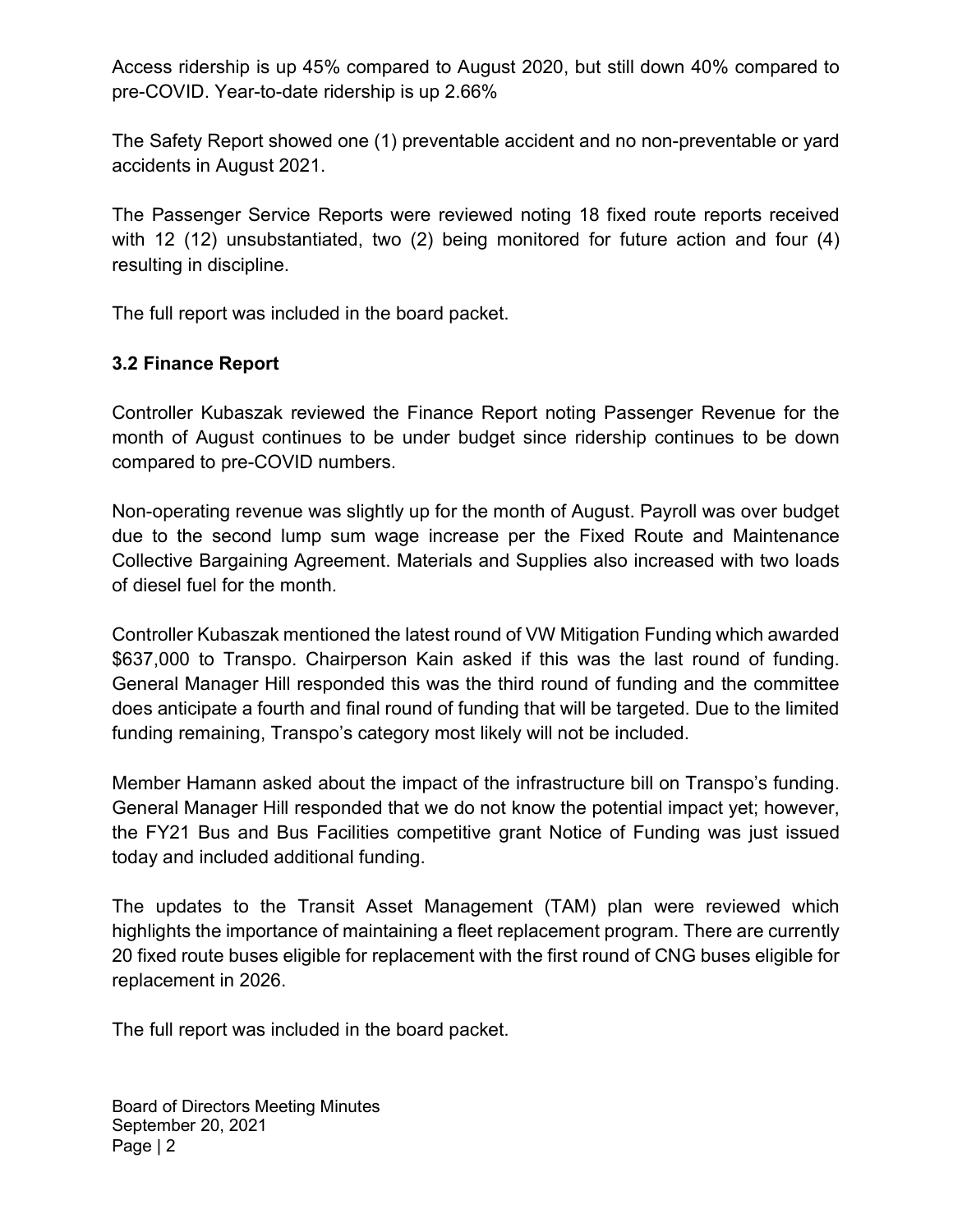### 3.3 Human Resource Report

Director Davis reviewed the Human Resource Report noting there was one new hire in the month of August. Recruitment continues for multiple positions and a Fixed Route training class is anticipated to start September 27.

Chairperson Kain asked about the timeline for training. Director Davis responded that Access training takes two to four weeks based on the trainee's experience. Fixed Route training takes four to six weeks based on the trainee's experience.

The full report was included in the board packet.

### 3.4 Maintenance Report

Director McCarthy reviewed the Maintenance Report noting there were 37 preventative maintenance inspections completed with 100% on time.

Based on feedback received from the Board, he also reviewed other current maintenance initiatives including the fire system testing, generator inspection, city water back flow inspections, crane and lifeline safety inspections. Chairperson Kain asked if the inspections were handled in house and Director McCarthy explained inspections would be completed by a third party.

The Maintenance department is also starting to prepare for winter, the inventory audit and will be completing Underground Storage Tank (UST) and Spill Prevention training.

The full report was included in the board packet.

#### 3.5 Marketing Report

General Manager Hill reviewed the Marketing Report including the ridership for the Summer Travel Program and the first two Notre Dame Home Football Saturdays.

Token Transit ridership continues to grow.

Vice Chairperson Scicchitano asked about candidates for the Director of Marketing position. General Manager Hill noted it's been slow and there is a lack of qualified candidates. The job description will be reviewed and adjusted before reposting.

The full report was included in the board packet.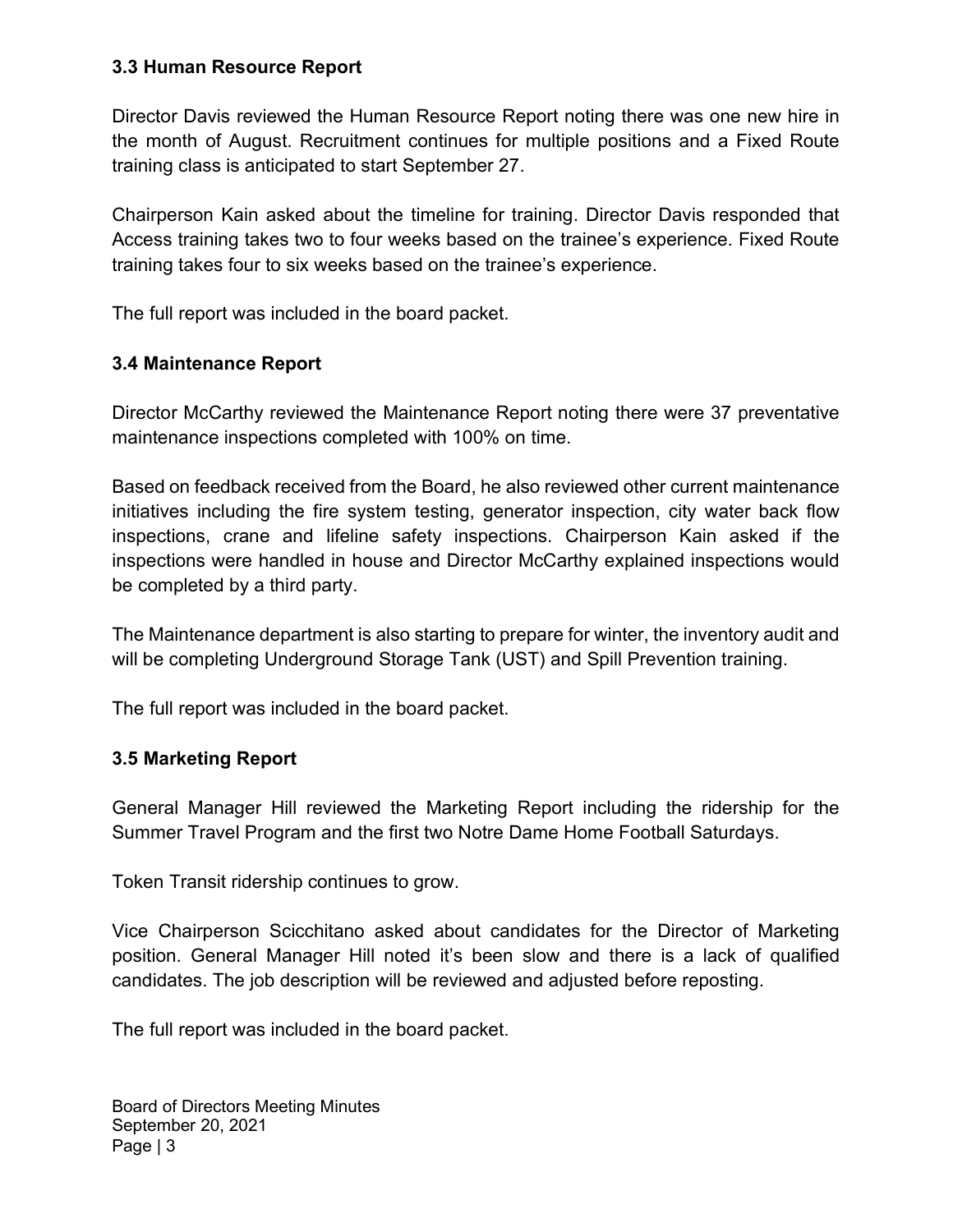### 3.6 Administrative Report

General Manager Hill reviewed the Administration Report. She mentioned the RiverRail Modern Street Car initiative which has been referenced by a couple board members at prior meetings. The task force team will provide a brief presentation to the Board at the October Board meeting. At this time, Transpo has not taken a position on the project and it would be difficult to do so without reviewing the feasibility study once it is completed by the task force. The project could impact Transpo's local, state and federal funding.

She also noted that the MOU with MACOG has been finalized and the COA kickoff call took place August 26. The project team is working to finalizing a steering committee, community stakeholder list and public engagement timeline. There will be opportunities for Board, Employee and Community engagement.

Member Hamann asked if there would still be a review of Fixed Route service in South Bend. General Manager Hill responded that the COA will be an extensive review of all service throughout South Bend, Mishawaka, Elkhart and Goshen.

The full report was included in the board packet.

## 4.0 Introductions to Resolutions

## 4.1 ORDINANCE NO. 01-2022

AN ORDINANCE APPROPRIATING MONIES FOR THE PURPOSE OF DEFRAYING THE EXPENSES OF THE SOUTH BEND PUBLIC TRANSPORTATION CORPORATION IN SAINT JOSEPH COUNTY, INDIANA, FOR THE FISCAL YEAR BEGINNING JANUARY 1, 2022 AND ENDING DECEMBER 31, 2022

Staff Report: Controller Kubaszak explained the Ordinance is for the approval of the 2022 budget. Once accepted by the Board of Directors, it will go before the South Bend Common Council for approval.

Vice Chairperson Scicchitano motioned to approve Ordinance 01-2021. Member Kahlenbeck seconded the motion. The motion passed 6-0.

### 4.2 ORDINANCE 02-2022

AN ORDINANCE LEVYING THE TAX AND FIXING THE RATE OF TAXATION FOR THE PURPOSE OF RAISING REVENUE TO FUND THE TRANSPORTATION FUND OF THE SOUTH BEND PUBLIC TRANSPORTATION, SOUTH BEND, INDIANA FOR THE FISCAL YEAR ENDING DECEMBER 31, 2022

Staff Report: Controller Kubaszak noted the rate of taxation was set at .1107%.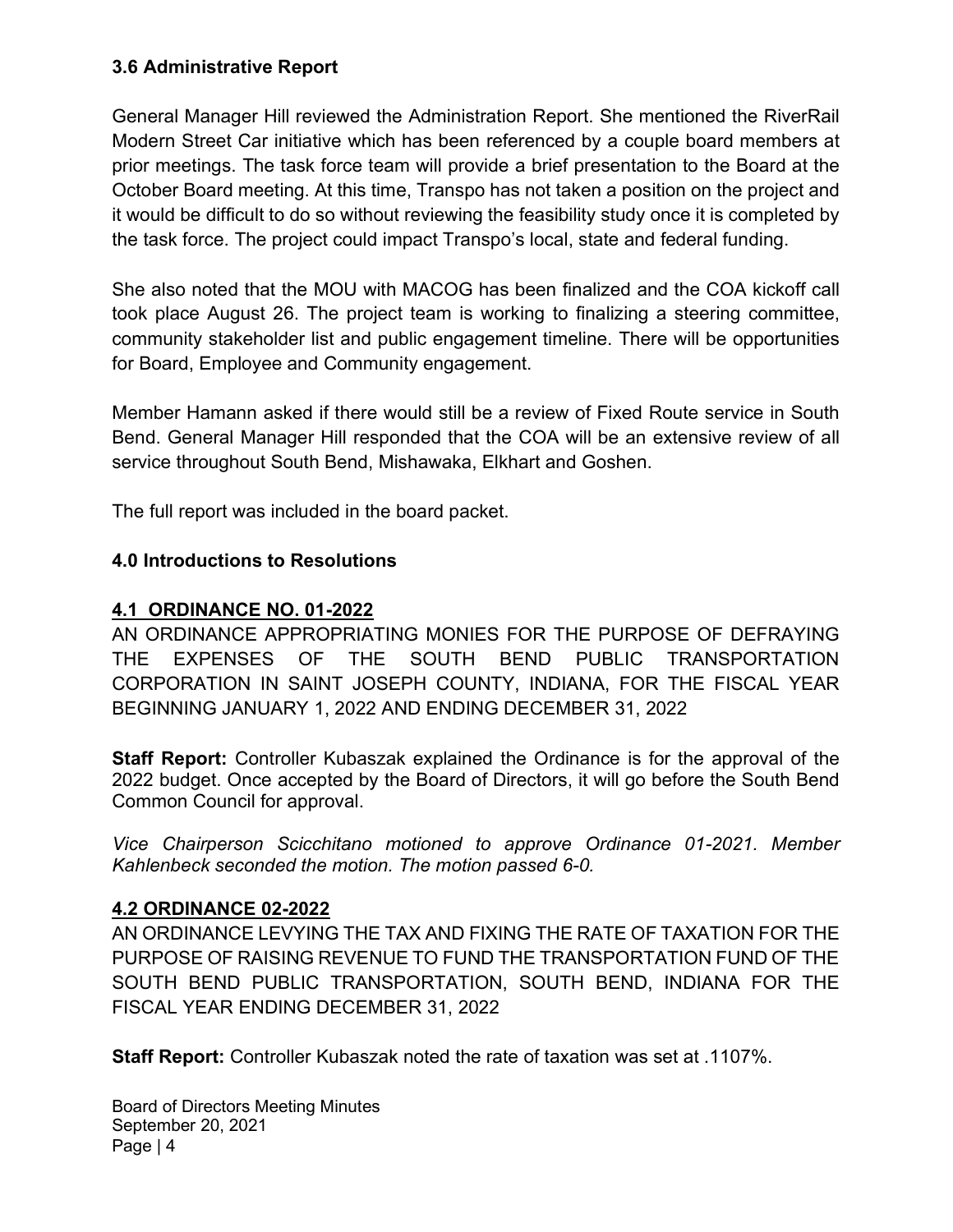Member Wax motioned to pass Ordinance 02-2022. Member Hamann seconded the motion. The motion passed 6-0.

### 4.3 RESOLUTION 33-2021

A RESOLUTION OF THE BOARD OF DIRECTORS OF THE SOUTH BEND PUBLIC TRANSPORTATION CORPORATION, SOUTH BEND, INDIANA APPROVING THE FINANCIAL TRANSACTIONS INCURRED DURING THE MONTH OF AUGUST WITHIN THE CORPORATION'S CAPITAL IMPROVEMENT FUND

Staff Report: Investments and payments were made from the Capital Improvement Fund during the month of August 2021. The Corporation's share, which is required by the Federal Government, totaled \$16,814.97.

Vice Chairperson Scicchitano motioned to approve Resolution 33-2021. Member Hamann seconded the motion. The motion passed 6-0.

#### 4.4 RESOLUTION NO. 34-2021

A RESOLUTION OF THE BOARD OF DIRECTORS OF THE SOUTH BEND PUBLIC TRANSPORTATION CORPORATION, SOUTH BEND, INDIANA APPROVING THE FINANCIAL TRANSACTIONS INCURRED DURING THE PAST THIRTY-ONE DAYS (31) DAYS OF AUGUST WITHIN THE CORPORATION'S PAYROLL AND TRANSPORTATION FUND

Staff Report: There were 70 checks issued August 1-31 for a total disbursement of \$470,520.48.

Member Hamann motioned to approve Resolution 34-2021. Vice Chairperson Scicchitano seconded the motion. The motion passed 6-0.

#### 4.5 RESOLUTION NO. 35-2021

A RESOLUTION OF THE BOARD OF DIRECTORS OF THE SOUTH BEND PUBLIC TRANSPORTATION CORPORATION, SOUTH BEND, INDIANA AUTHORIZING THE ISSUANCE OF THE TAX ANTICIPATION BORROWING OF 2022

Staff Report: Controller Kubaszak explained the tax warrant will be issued publicly and provides additional funding and the final tax installment of the year will be used to pay the warrant.

Member Wax asked if it was public offering. Controller Kubaszak confirmed it would be advertised and typically multiple banks will respond, including Centier Bank and 1<sup>st</sup> Source Bank locally. He asked if the tax anticipation warrant would be issued by one lender and Controller Kubaszak confirmed it would.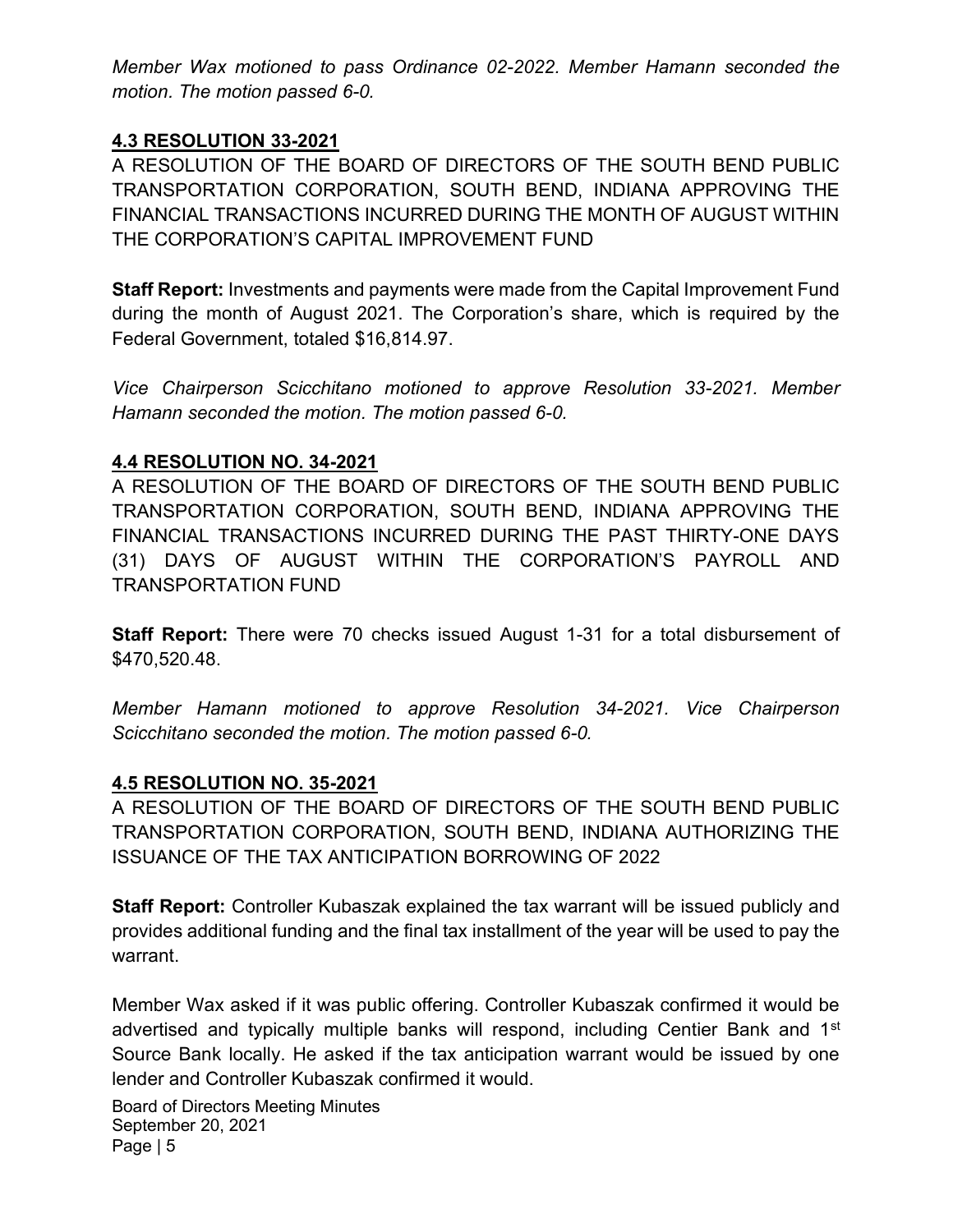Member Wax motioned to approve Resolution 35-2021. Member Hamann seconded the resolution. The motion passed 6-0.

## 4.6 RESOLUTION NO. 36-2021

A RESOLUTION OF THE BOARD OF DIRECTORS OF THE SOUTH BEND PUBLIC TRANSPORTATION CORPORATION, SOUTH BEND, INDIANA AUTHORIZING MANAGEMENT TO PURCHASE UP TO EIGHT (8) FIXED ROUTE REPLACEMENT **BUSES** 

Staff Report: Controller Kubaszak reviewed the funding noting that six of the vehicles will be fully funded at 100% and the remaining two at 99% with the combination of federal funds and the recent VW award. The total cost for Transpo will be approximately \$50- 55,000.

Member Wax asked if there were other options for the funding. General Manager Hill explained that both the federal and state grants were specifically for replacement CNG buses and cannot be used for other option. The portion of the CARES Act that is being utilized that was previously approved by the Board to use towards the replacement vehicles.

Vice Chairperson Scicchitano motioned to approve Resolution 36-2021. Member Hamann seconded the motion. The motion passed 6-0.

### 5. Any Other Motions

N/A

### 6. Chairperson's Report

Chairperson Kain reported that he would like to form an ad hoc committee of the board to assist with the Comprehensive Operational Analysis. He will reach out to board members and encouraged any members interested to please let him know.

## 7. All Other Unfinished Business, Including New Business

N/A

### 8. Privilege of the Floor

Members of the public attending the meeting included Transpo employees and Union members Mike Bates, Kim Horvath and Kim Parker. Mr. Bates stated he did not have comments regarding an agenda item, but asked permission to read a letter he previously submitted. Chairperson Kain explained that the Board was in receipt of the letter and reviewing with the staff.